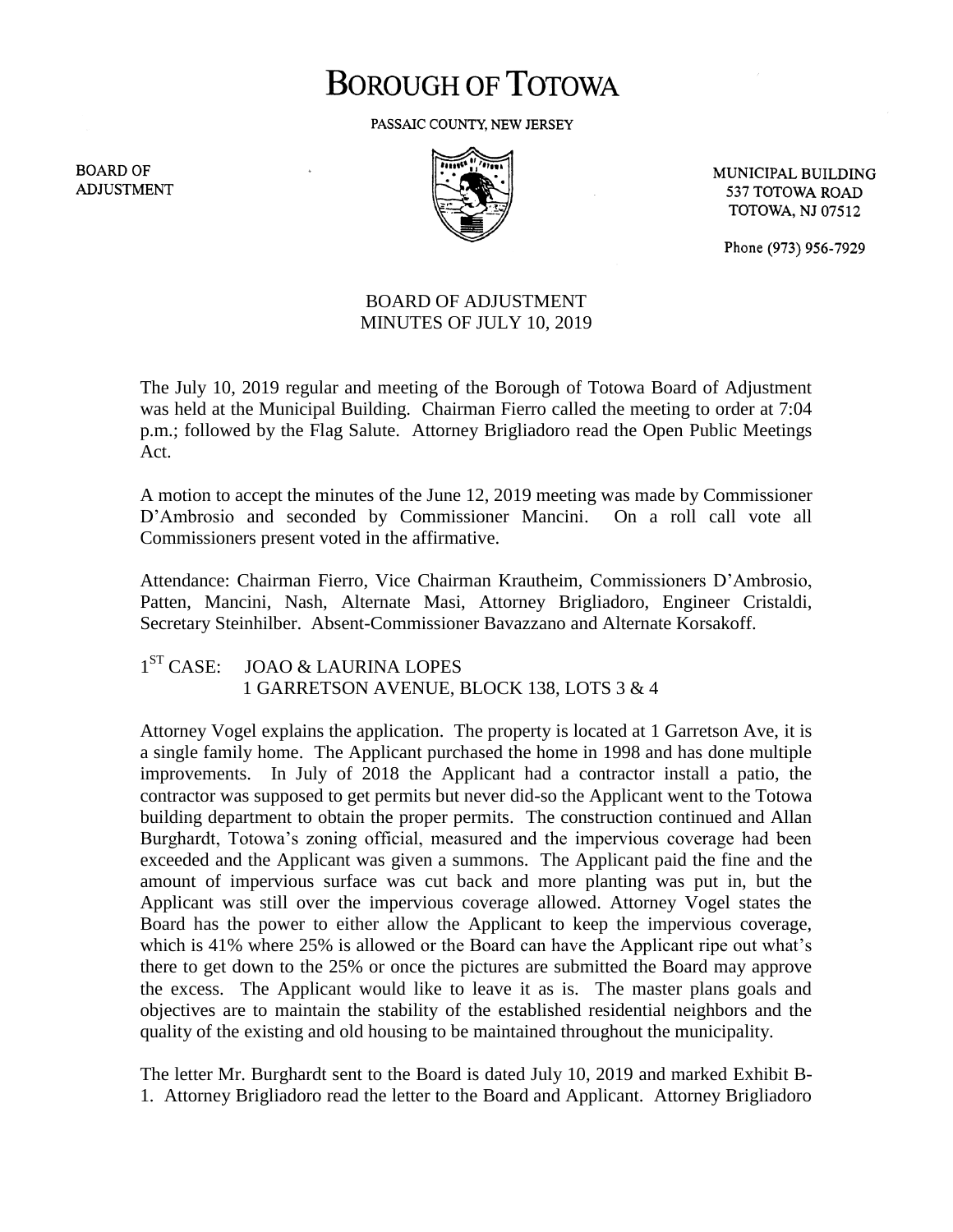swears in Applicant Joao Bosco Lopes. Mr. Lopes has lived at the residency for 21 years, he has raised his family and added and addition. Mr. Lopes maintains the home and any improvements he has done, he has obtained a permit, and this was his first issue. Mr. Lopes presents photos to the Board and Attorney Brigliadoro labels the exhibits.

- 1. Exhibit A1-front of the house picture on Garretson
- 2. Exhibit A-2-side of the house on Francis
- 3. Exhibit A-3-driveway
- 4. Exhibit A-4-Francis side of the house
- 5. Exhibit A-5-Francis side with shrubbery
- 6. Exhibit A-6-pavers showing grass area that was the start of the reduction
- 7. Exhibit A-7-shows reduction of paver area to grass
- 8. Exhibit A-8-shows reduction of paver area to grass and trees
- 9. Exhibit A-9 & A-10-shows reduction pf paver area to grass and trees
- 10. Exhibit A-11-side of house on Francis
- 11. Exhibit A-12-took pavers out and out trees and stone in
- 12. Exhibit A-13-stone replaces pavers and shrubbery with more reduction
- 13. Exhibit A-15-front of house on Garritson

Attorney Vogel asked Mr. Lopes a few questions.

- 1. Have there been complaints from the neighbors-No
- 2. Has Mr. Lopes maintained the property from the photos-Yes
- 3. How would you compare how you maintain your yard and home in comparison to the neighbors-besides maybe two others, most do not maintain their properties.

Chairman Fierro asked if there are any plans on how to treat the water runoff. Mr. Lopes explains that he is willing to put in a drywell if the Board approves the Application as is. Commissioner D'Ambrosio states if the town allows 25%, why would you proceed and go over the 25%. Mr. Lopes states because the job was 95% done when Mr. Burghardt said it was too much square footage, at that time Mr. Lopes started to reduce the impervious coverage. Attorney Vogel states this is a unique lot which is a corner lot so it actually has coverage on two streets, in attempt to enhance the lot by the additional planting and in order to stabilize the soil, Mr. Lopes put in a bigger patio. Attorney Brigliadoro presents a survey that was prepared by Kent Rigg Engineering, the revisions through November 2, 2018 and the impervious coverage listed at 41.5% on the survey. Commissioner Patten questions the drawing shows the grass area depicted in the photos where, where has the reductions taken place. Mr. Lopes shows areas on the photos, Exhibit A-10 was taken out inside the fence area and Exhibit A-13 there was area taken out in front of the house. Commissioner D'Ambrosio refers to Exhibit A-6, and points out a drain, Mr. Lopes explains the water drains on his property but he will have it go to a drywell. Vice Chairman Krautheim suggests looking at the plans and maybe knocking off back patio. The Board suggests possible areas to decrease to make the impervious coverage less. Commissioner D'Ambrosio suggests the Applicant comes back with new plans and figures.

At this time the Board opens the meeting to the public. There is no public to be heard. Commissioner D'Ambrosio makes a motion to close the public portion and is seconded by Commissioner Patten.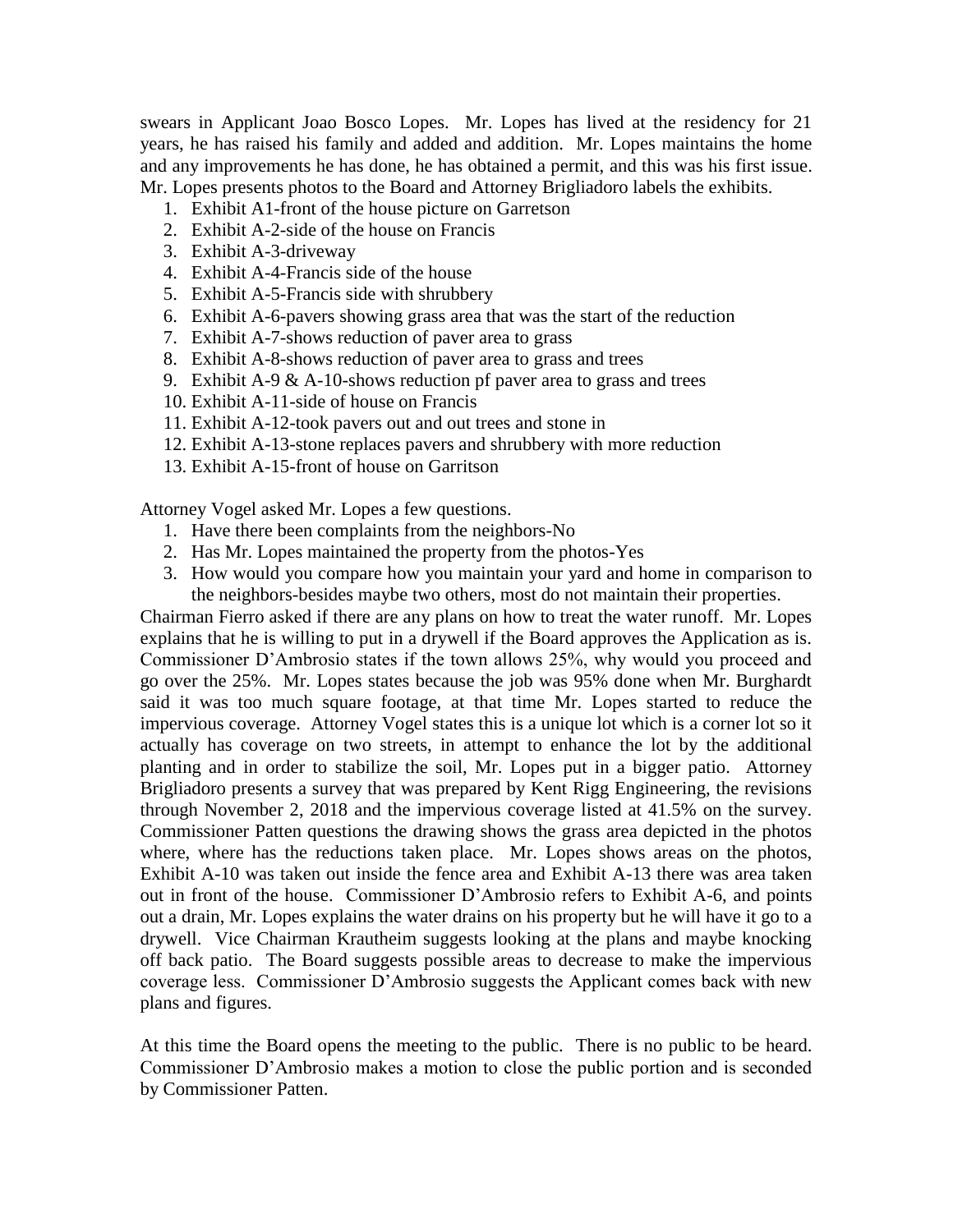A motion was made by Commissioner D'Ambrosio to carry the Application to our next meeting with revisions and was seconded by Commissioner Patten. Commissioner Patten also states he would like more plans and revisions for drainage because that is more of the issue for him. Motion was passed 6-1. Attorney Brigliadoro states the Application will be carried to our August 14, 2019 meeting with no further notice to the public needed.

At this time the Board takes a break at 8:06 pm

The Board resumes at 8:09 pm and a roll call was taken.

#### $2^{ND}$  CASE: GORDANA OLDJA 163 BOGERT STREET, BLOCK 174, LOT 20

Attorney Raymond Redding, Attorney for the Applicant. The application is for a minor subdivision of a property lot located at 163 Bogert Street, if approved the construction of 2 single family lots are requested to be constructed. This is a large piece of property with a large single family home existing on it.

Engineer Patrick McClellan, was sworn in by Attorney Brigliadoro and considered an expert in his field by the Board. Engineer McClellan presents plans with the subdivision. The minor subdivision revised on June 17, 2018 shows the variance site plans. Sheet 2 of drawings shows the property with existing home removed. The Applicant is requesting the construction of two single family homes at 5,248 square feet each. There is a variance for lot size in an R-7 zone where 7,000 square feet is required and the Applicant is presenting 5,248 square feet. There is a variance for lot width where 70 feet is required and the Applicant is presenting 52.5 feet. There is also a variance for F.A.R. Engineer states there will be a drywell system on each property. Commissioner D'Ambrosio asked where the drywells will be located and how large will they be, Engineer McClellan states in the back and each will be 500 gallon seepage pits with stone around them.

Architect Yogush Mistery, was sworn in by Attorney Brigliador and is considered an expert in his field by the Board. Architect Mistery presents Exhibit A-1, a color rendering of both homes. The homes will be identical with 4 bedrooms and 2 and a half baths on the second floor totaling 1,104 square feet. The first floor will have a living room, dining room, kitchen, eating area, and powder room totaling 1,065 square feet. This is a modest home requiring F.A.R. variance for 47.7% where 40% is permitted. The lot is 52 feet by 100 feet. There will be a full basement that will be unfinished and be used as utility. Commissioner D'Ambrosio asked if there will be a stove in the basement, Architect Mistery states there will not be a stove in the basement. Commissioner Patten asked what the impervious coverage is; Architect Mistrey states there is 18.8% where 25% is permitted. Vice Chairman Krautheim asked if the lot size is similar to the neighborhood; Architect Mistery states it is. Commissioner D'Ambrosio would like to know how many cars can get in the driveway; Architect Mistery states 3 to 4 cars can park in the driveway and one in the garage. Commissioner Patten would like to know if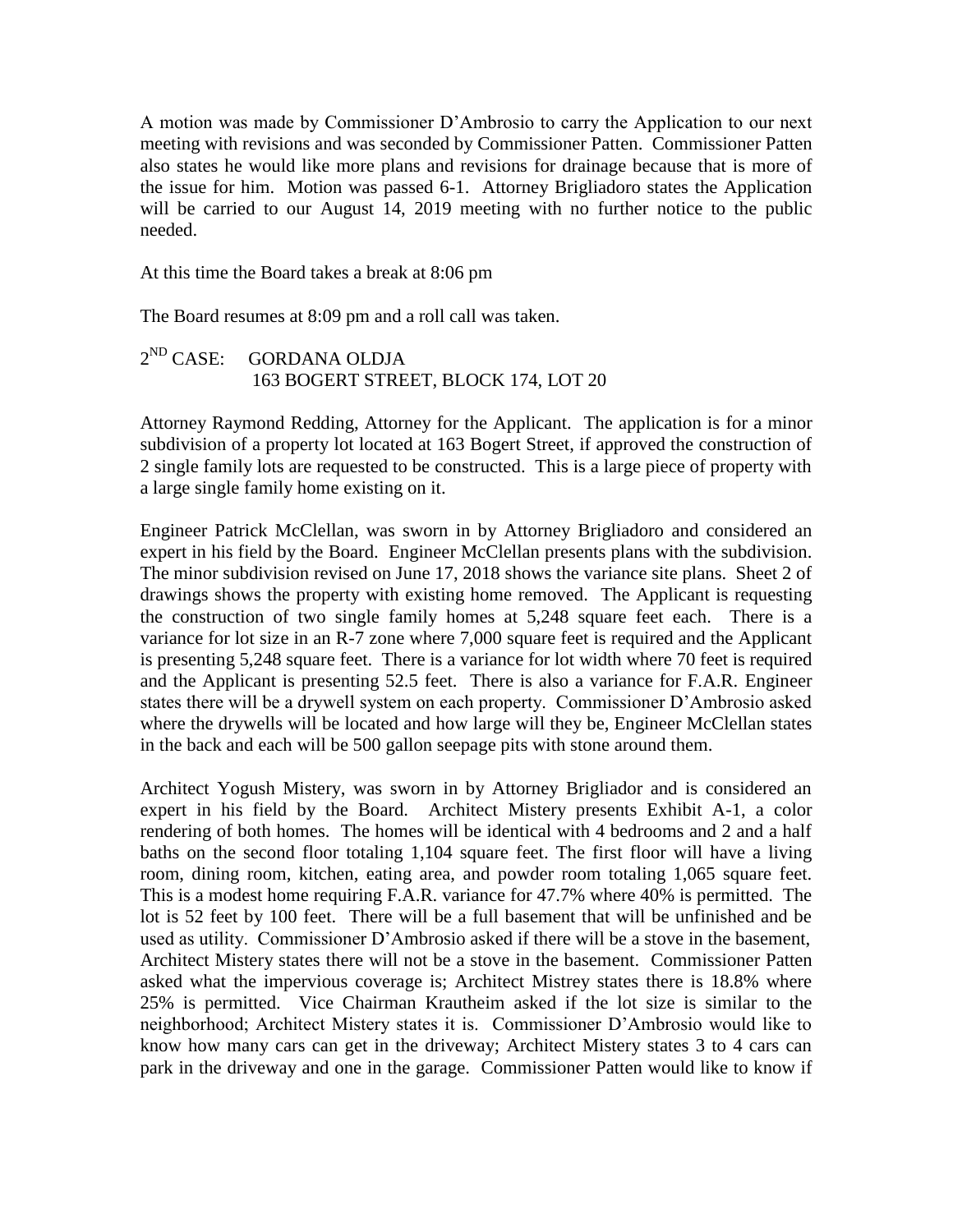this Application would be considered redevelopment; Attorney Brigliadoro states it is not a redevelopment.

At this time the Board opens the meeting to the public.

Lloyd DePope, resides at 167 Bogert Ave, was sworn in by Attorney Brigliadoro. Mr. DePope's concerns are the Applicant built a house next to him before and there are water issues which he addressed at the time but the water is worse now than before and parking is an issue already along with traffic. Engineer McClellan states this project the proposed development is slightly less of the impact because it is slightly smaller.

Attorney Brigliadoro asked if it is satisfactory for the size of the lot with the two 500 gallon wells for each property; the Applicant can increase to two 1000 gallon drywells on each lot for roof run off and garage run off. Commissioner D'Ambrosio would like to know what the size of the tanks that were used on the other property the Applicant had done; Engineer McClellan states it was either 500 or 1000 gallon but he is not sure which.

At this time the Alternate Masi makes a motion to close the public portion of the meeting and was seconded by Commissioner D'Ambrosio.

Commissioner Patten states since the Applicant has agreed to increase to 1000 gallon tanks on each property, does it make sense that since the neighbor has said the water has gone over the curb area and back of the property is where the lower end is, does it make sense to have any type of drain at the end of the driveway before the garage to help some of the run off; Engineer McClellan states the focus is more on the surface water. Attorney Redding summarizes the Application. Attorney Brigliadoro goes over the variances:

- 1. Minor subdivision approval
- 2. Lot area for both lots where 7000 square feet is required and 5248 is requested
- 3. Lot width for both lots where 70 feet is required and 52.5 feet is requested
- 4. F.A.R., D-variance where 40% is required and 47.73% is requested for each lot
- 5. Max accessory structure coverage where 15% is allowed and 16.4% is requested

A motion to approve the Application was made by Commissioner D'Ambrosio and seconded by Commissioner Nash with the stipulation of 1000 gallon tanks on each lot. Application was passed 7-0 at 8:45 pm.

## RESOLUTIONS TO MEMORIZALIZE:

#### $1<sup>ST</sup> CASE:$ CHARLES PENTA & TINA PENTA VOLTE 2 DENORA DRIVE, BLOCK 173.01, LOT 13

Applicant was granted for a "C" or bulk variance relief regarding the installation of an inground pool.